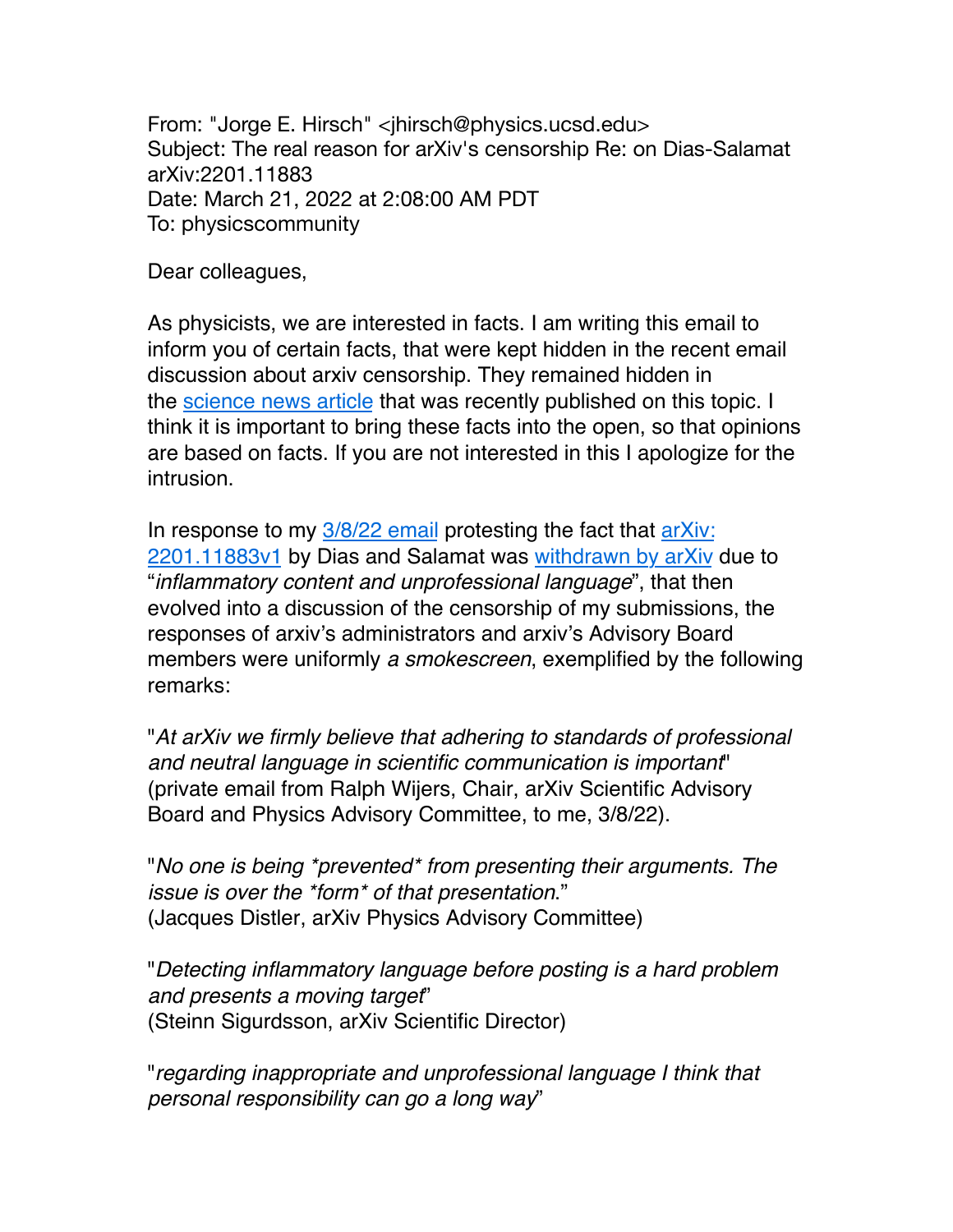(Eitan Bachmat, arXiv Scientific Advisory Board.)

"*Do you think it is appropriate to have on arXiv a paper with a \*title\* containing "anatomy of a probable scientific fraud"? …If you think such a title is not inflammatory, what would be? Or should arXiv not forbid inflammatory comments at all…?*"

"*ArXiv has had a long-standing policy of not allowing personal invective...Is arXiv "censoring" people by not allowing them in postings?*"

(Paul Fendley, arXiv Physics Advisory Committee.)

"*respectful language must be used in all interactions, from that used in the submission content, to all subsequent communications*" (Licia Verde, arXiv Scientific Advisory Board).

"*moderation helps ensure papers don't include invective against other scientists*"

(Paul Fendley in [Science News article\)](https://www.science.org/content/article/preprint-server-removes-inflammatory-papers-superconductor-controversy)

None of these [arxiv administrators,](https://arxiv.org/about/people/leadership_team) [scientific advisors](https://arxiv.org/about/people/scientific_ad_board), and [physics](https://arxiv.org/help/physics)  [advisors](https://arxiv.org/help/physics) have told you **the real reason for arXiv's censorship** of my recent papers, nor for the censorship of [Dias and Salamat's paper](https://arxiv.org/abs/2201.11883v1). All of the above individuals, as well as other members of the arXiv [Scientific Advisory Board](ttps://arxiv.org/about/people/scientific_ad_board) and [Physics Advisory Committee](https://arxiv.org/help/physics) are aware of the real reason, and chose to keep it hidden. Let me recount some information so that the real reason becomes clear.

1) On **August 24, 2021**, I submitted to arXiv and to Physica C a paper with title ["On the ac magnetic susceptibility of a room](https://www.sciencedirect.com/science/article/pii/S0921453421001477)  [temperature superconductor: anatomy of a probable scientific](https://www.sciencedirect.com/science/article/pii/S0921453421001477)  [fraud](https://www.sciencedirect.com/science/article/pii/S0921453421001477)", **hereafter called paper0**. [That paper](https://jorge.physics.ucsd.edu/abstracts/pre-proof.pdf) presented arguments that suggested that the ac susceptibility data published in [the Nature](https://www.nature.com/articles/s41586-020-2801-z)  [paper](https://www.nature.com/articles/s41586-020-2801-z) reporting room temperature superconductivity in CSH were fraudulent, the main argument being that the authors of the CSH paper had refused to release raw data for ac magnetic susceptibility for 9 months, citing [non-existent patent reasons](https://jorge.physics.ucsd.edu/abstracts/cshrawdata.html). [Paper0](https://jorge.physics.ucsd.edu/arxiv/paper0.pdf) also presented an analysis of the raw data for ac susceptibility of Europium [published in 2009](https://journals.aps.org/prl/abstract/10.1103/PhysRevLett.102.197002) showing crystal-clear evidence of data alteration and manipulation in that paper (that paper was [retracted 4](https://journals.aps.org/prl/abstract/10.1103/PhysRevLett.127.269902)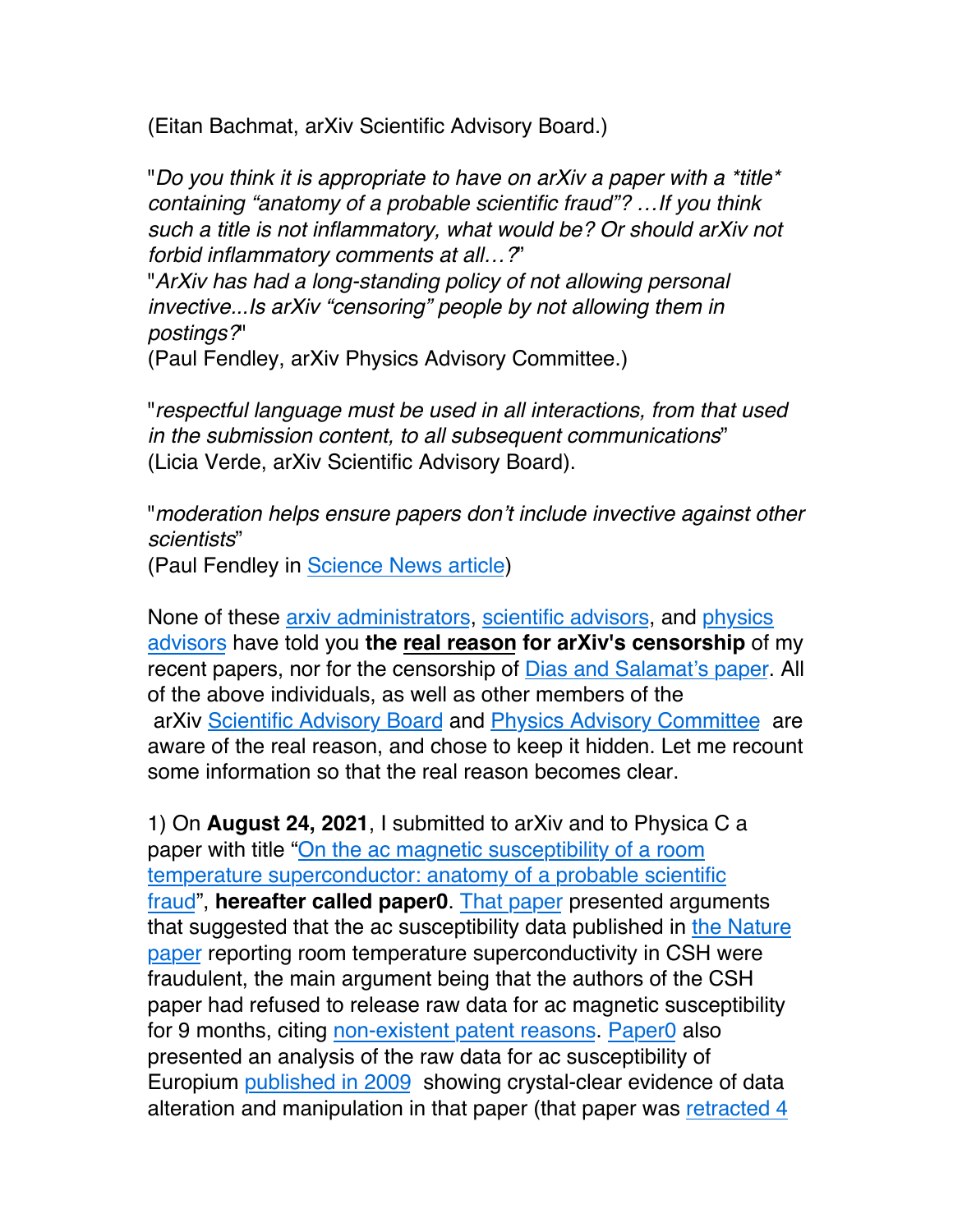[months later](https://journals.aps.org/prl/abstract/10.1103/PhysRevLett.127.269902)). The papers on CSH and Eu have [one author in](https://arxiv.org/abs/2012.07537v1)  [common](https://arxiv.org/abs/2012.07537v1). [Paper0](https://jorge.physics.ucsd.edu/arxiv/paper0.pdf) was put on hold, to be considered by arxiv moderation.

2) On **October 25, 2021**, **after 2 months of "moderation"**, **arxiv posted paper0**, as [arXiv:2110.12854v1](https://arxiv.org/abs/2110.12854v1) (still [available on arXiv\)](https://arxiv.org/pdf/2110.12854v1,pdf). There was no suggestion nor request from arxiv to me to change any of the language in it. That action by arxiv tells us in one fell swoop that all the lofty statements quoted above by arXiv people about their moderator's concerns over "language" and "form" as motivating their actions are just gobbledygook.

3) On **December 9, 2021**, arXiv [withdrew paper0,](https://arxiv.org/abs/2110.12854v2) giving as reason **not** retroactive concerns about "language" or "form", but rather "due to [temporary removal by the journal"](https://arxiv.org/abs/2110.12854v2) (Physica C).

4) **On the same December 9**, Ralph Wijers sent me an email stating "*the language of your communications is unprofessional, and as such in violation of the code of conduct of our field, and thus of arXiv. You regularly make personal attacks, accusations of fraud and other malfeasance, and use unnecessarily derogatory and demeaning language*". At the same time, arXiv removed two submissions I had made **on December 6 and 8** (hereafter called [paper1](https://jorge.physics.ucsd.edu/abstracts/arxivsubmit1.pdf) and [paper2](https://jorge.physics.ucsd.edu/abstracts/arxivsubmit2.pdf) that provided an analysis of the raw data that had just been released by Dias and Salamat a few days earlier [\(arXiv:2111.15017v1](https://arxiv.org/abs/2111.15017v1)). Arxiv never provided specific reasons for the removal of [paper1](https://jorge.physics.ucsd.edu/abstracts/arxivsubmit1.pdf) and [paper2](https://jorge.physics.ucsd.edu/abstracts/arxivsubmit2.pdf).

5) Neither [paper1](https://jorge.physics.ucsd.edu/abstracts/arxivsubmit1.pdf) nor [paper2](https://jorge.physics.ucsd.edu/abstracts/arxivsubmit2.pdf) nor any the subsequent submissions that arxiv blocked and then removed ([paper3](https://jorge.physics.ucsd.edu/abstracts/arxivsubmit3.pdf), [paper4](https://jorge.physics.ucsd.edu/abstracts/arxivsubmit4.pdf) [paper5\)](https://jorge.physics.ucsd.edu/abstracts/arxivsubmit5.pdf), contained any language nearly as strong as **the submission of August 2**4, [paper0](https://arxiv.org/pdf/2110.12854v1.pdf), **that arxiv posted on October 25** after extensive consideration by "moderation".

6) There was never any "*personal invective*" nor "*personal attacks*" in any of the papers blocked by arxiv. In paper0, posted by arxiv as [arXiv:2110.12854v1,](https://arxiv.org/abs/2110.12854v1) there was the "personal" information that the intersection of the authors set of the papers on CSH in 2020 and Eu in 2009 was 1 author, that was involved in ac susceptibility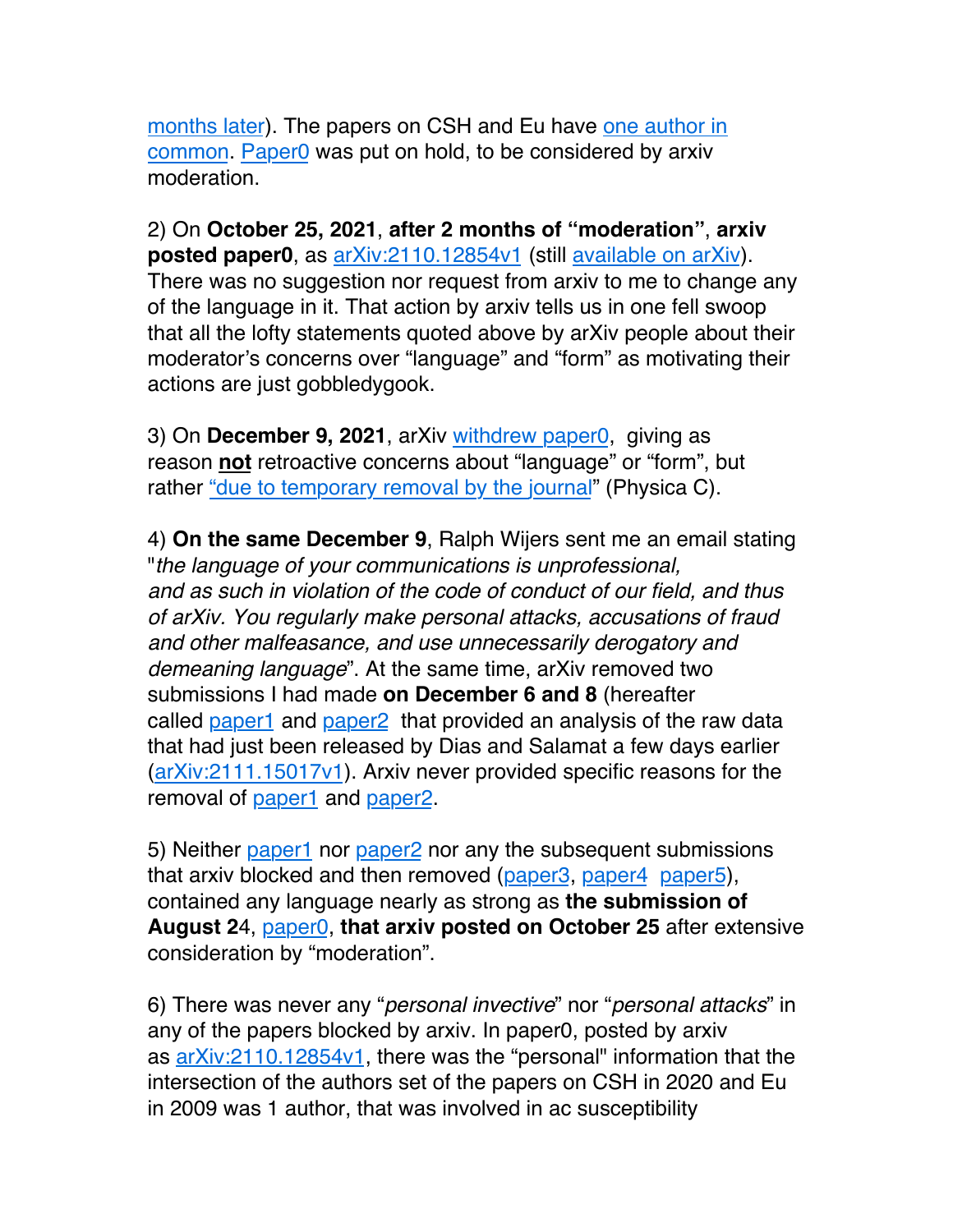measurements for both papers. Is that an "invective" or is it relevant information?

7) **The first time ever that arxiv notified me of any concern with "unprofessional/inflammatory language" was on December 7, 2021**, in connection with the review article titled ["Hole](https://jorge.physics.ucsd.edu/arxiv/xorsubmitted.pdf)  [Superconductivity xOr Hot Hydride](https://jorge.physics.ucsd.edu/arxiv/xorsubmitted.pdf) Superconductivity", [published in](https://aip.scitation.org/doi/10.1063/5.0071158)  [Journal of Applied Physics](https://aip.scitation.org/doi/10.1063/5.0071158), submitted to arXiv on October 15, 2021, [blocked](https://jorge.physics.ucsd.edu/arxiv/xoronhold.png) and never posted by arXiv.

8) On February 7, 2022, arXiv [suspended my](https://jorge.physics.ucsd.edu/arxiv/suspensionemail.txt)  [submission](https://jorge.physics.ucsd.edu/arxiv/suspensionemail.txt) and [replacement](https://jorge.physics.ucsd.edu/arxiv/replacementsemail.txt) privileges for 6 months, on the grounds that my submissions "violated moderation standards".

**To summarize the above: this makes no sense**: on October 25 [arXiv posted paper0](https://arxiv.org/abs/2110.12854v1) after prolonged "moderation", thus implying that it didn't violate "moderation standards". Arxiv did not publicly modify moderation standards after October 25. Why did arXiv suddenly decide, beginning on December 7, that my subsequent papers with far milder language were a criminal offense?

The answer is contained in facts that arXiv hasn't told me, nor you, which must include that:

**Sometime between October 25 and December 7, arXiv received one or more "Cease and Desist" letters from author(s) of the Nature paper and the Eu paper, threatening legal action against arXiv if it posted my papers with analysis indicating that data published in the CSH paper and the Eu paper were fraudulent.**

ArXiv did not know for a fact whether or not the CSH and Eu papers are fraudulent. And arXiv is extremely concerned that legal action against it would drain its scarce resources and negatively affect its ability to serve the scientific community. So it expeditiously decided to throw [one physicist](https://jorge.physics.ucsd.edu/jh.html) under the bus for the greater good, and squelch scientific debate, instead of following the alternative route of allowing the scientific community to sort out the validity or invalidity of the data analysis indicating scientific fraud, through scientific analysis and exchange of information.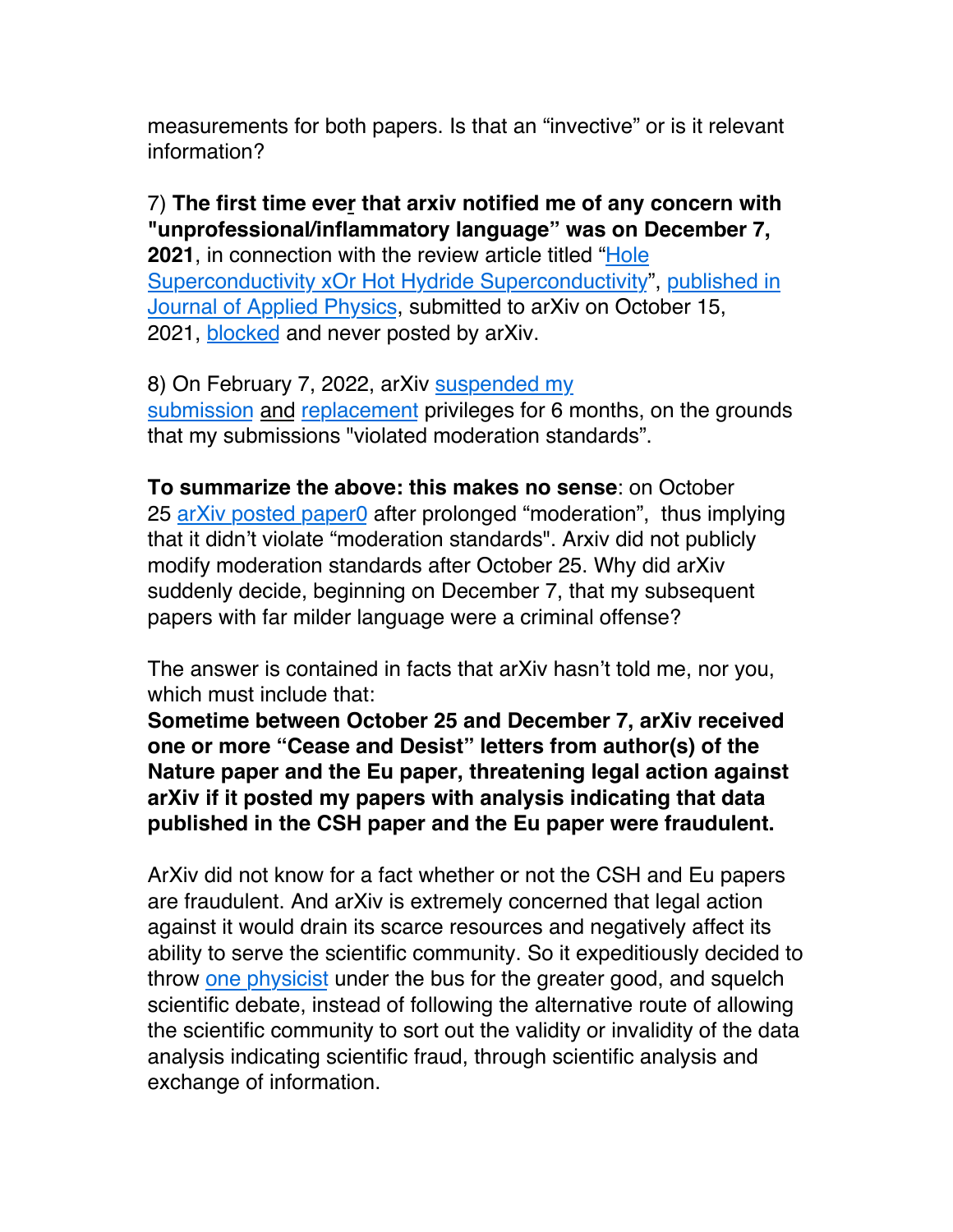**How do I know that this is true?** Consider the following facts; 1) This provides a simple explanation for the facts recounted above that otherwise don't make sense.

2) My collaborator Dirk van der Marel received such a "Cease and Desist" letter a few days after our paper was posted by arXiv on January 20 as [arXiv:2201.07686v2](https://arxiv.org/abs/2201.07686v2).

3) The Chair of my Physics Department received such a "Cease and Desist" letter on January 31, 2022.

4) Others, that I am not at liberty to disclose, received such "Cease and Desist" letters in connection with these issues.

5) None of my many emails to arXiv following "the process" of appeals, etc, had any effect. Then, on February 25, 2022, I wrote a letter to the Cornell Legal department threatening with legal action due to the fact that the Dias-Salamat paper [arXiv:](https://arxiv.org/abs/2201.11883v1)

[2201.11883v1](https://arxiv.org/abs/2201.11883v1) posted on January 28, 2022, contained defamatory statements against me and I was not allowed by arXiv to post a response to it. Please note that I did not request that the Dias-Salamat paper be removed, rather that I should be allowed to post a response. Nevertheless, in an abundance of caution arXiv did both on March 7, i.e. [removed](https://arxiv.org/abs/2201.11883) Dias and Salamat's arXiv: 2201.11883v1 and allowed posting of [arXiv:2201.07686v4.](https://arxiv.org/abs/2201.07686v4)

**The above clearly shows that arXiv acts and reacts in response to legal threats, following strict self-interest, disregarding fairness, consistency, scientific, ethical or moral considerations.** And it hides that information and [proclaims](https://www.science.org/content/article/preprint-server-removes-inflammatory-papers-superconductor-controversy)  [alternative reasons](https://www.science.org/content/article/preprint-server-removes-inflammatory-papers-superconductor-controversy) to justify its actions.

Finally, why did arxiv suspend me for 6 months? Why didn't it instead simply continue to block my submissions, without giving reasons?

The answer is: **arXiv has the resources to detect and block submissions that it dreads might make it susceptible to legal challenges if posted, through their moderation system. But it does not have the resources to do the same with paper replacements.** Note that the 6 months suspension on me applies both to submssions of new papers [and to replacement](https://jorge.physics.ucsd.edu/arxiv/replacementsemail.txt) of [any of the](https://arxiv.org/search/cond-mat?searchtype=author&query=Hirsch,+J+E)  [127 papers](https://arxiv.org/search/cond-mat?searchtype=author&query=Hirsch,+J+E) I have posted on arxiv for *any* reason, including correcting a typo.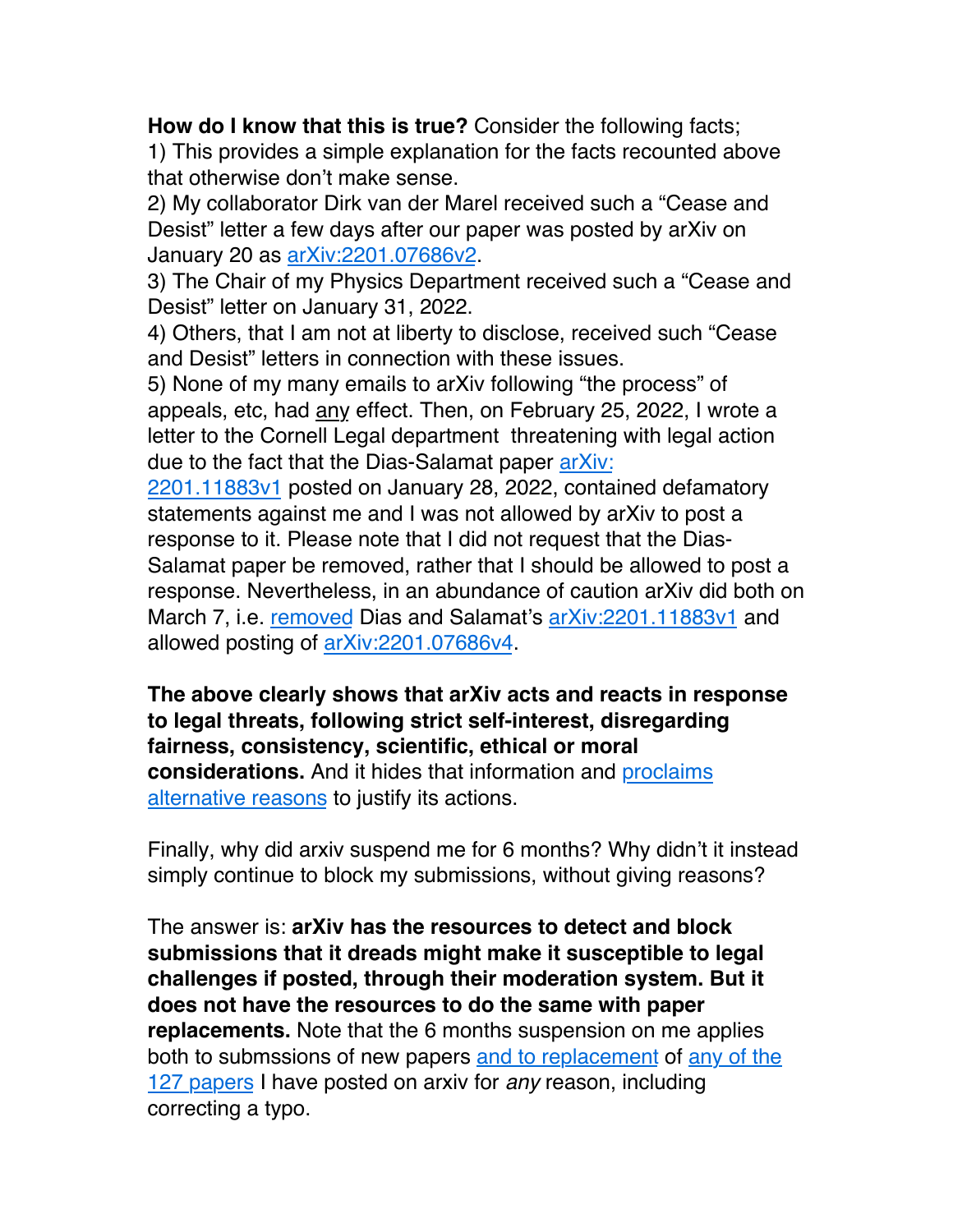To understand the relevance of that, the following fact is important: at the same time that I submitted paper0 to arxiv on August 24, I submitted a replacement to an [earlier submission on Eu,](https://arxiv.org/abs/2012.07537v2) [arXiv:](https://arxiv.org/abs/2012.07537v3) [2012.07537v3,](https://arxiv.org/abs/2012.07537v3) containing the same analysis of the Eu raw data and conclusions contained in [paper0](https://arxiv.org/pdf/2110.12854v1.pdf) Thus, **the Eu replacement did not violate "moderation standards" any more than paper0, that was posted by arxiv on October 25**. However, **after arxiv received the "Cease and Desist" letter(s)** [the Eu paper](https://arxiv.org/abs/2012.07537v3) became toxic for arXiv, and they [deleted in on December 9 for "inflammatory content and](https://arxiv.org/abs/2012.07537v4)  [unprofessional language".](https://arxiv.org/abs/2012.07537v4)

The relevance of that fact to arXiv actions was revealed by Paul Fendley in the earlier email interchange when he stated "*ArXiv relies to a large extent on trusting the authors to not violate its standards (like them or not). When that trust is repeatedly violated (e.g. by adding fraud accusations in v3), should arXiv take further measures, such as withdrawing the ability to submit/replace?*". Note that the v3 referred to by Fendley, i.e the [arXiv:](https://arxiv.org/abs/2012.07537v3) [2012.07537v3](https://arxiv.org/abs/2012.07537v3) discussed in the above paragraph, was submitted on 25 Aug 2021, two months *before* arXiv posted paper0, [arXiv:](https://arxiv.org/abs/2110.12854v1) [2110.12854v1,](https://arxiv.org/abs/2110.12854v1) containing the same "fraud accusations", thus violating its own "trust" in itself, and 3.5 months before arXiv informed me for the first time (December 7) about its concern with these issues. The arrow of time is nonexistent to Fendley.

Note also that the replacement of the [earlier version of the Eu](https://arxiv.org/abs/2012.07537v2)  [paper](https://arxiv.org/abs/2012.07537v2) with new information ([arXiv:2012.07537v3](https://arxiv.org/abs/2012.07537v3)) follows strictly the arXiv guidelines that "*submissions that cover the same topic as previous papers should be replacements rather than new submissions*" (email from Jim Entwood to me, 2/11/22), and ""*We do not want to be flooded with separate comments" on single papers*" by [Steinn Sigurdsson in Science News](https://www.science.org/content/article/preprint-server-removes-inflammatory-papers-superconductor-controversy).

## **In summary:**

**Concerning the science:** the Eu paper was fraudulent, as **exposed** [in paper0](https://arxiv.org/abs/2110.12854v1) and in my [replacement of the Eu paper](https://arxiv.org/abs/2012.07537v3) It was [retracted by](https://journals.aps.org/prl/abstract/10.1103/PhysRevLett.127.269902)  [the authors on December 23, 2021](https://journals.aps.org/prl/abstract/10.1103/PhysRevLett.127.269902) on grounds of "*the susceptibility*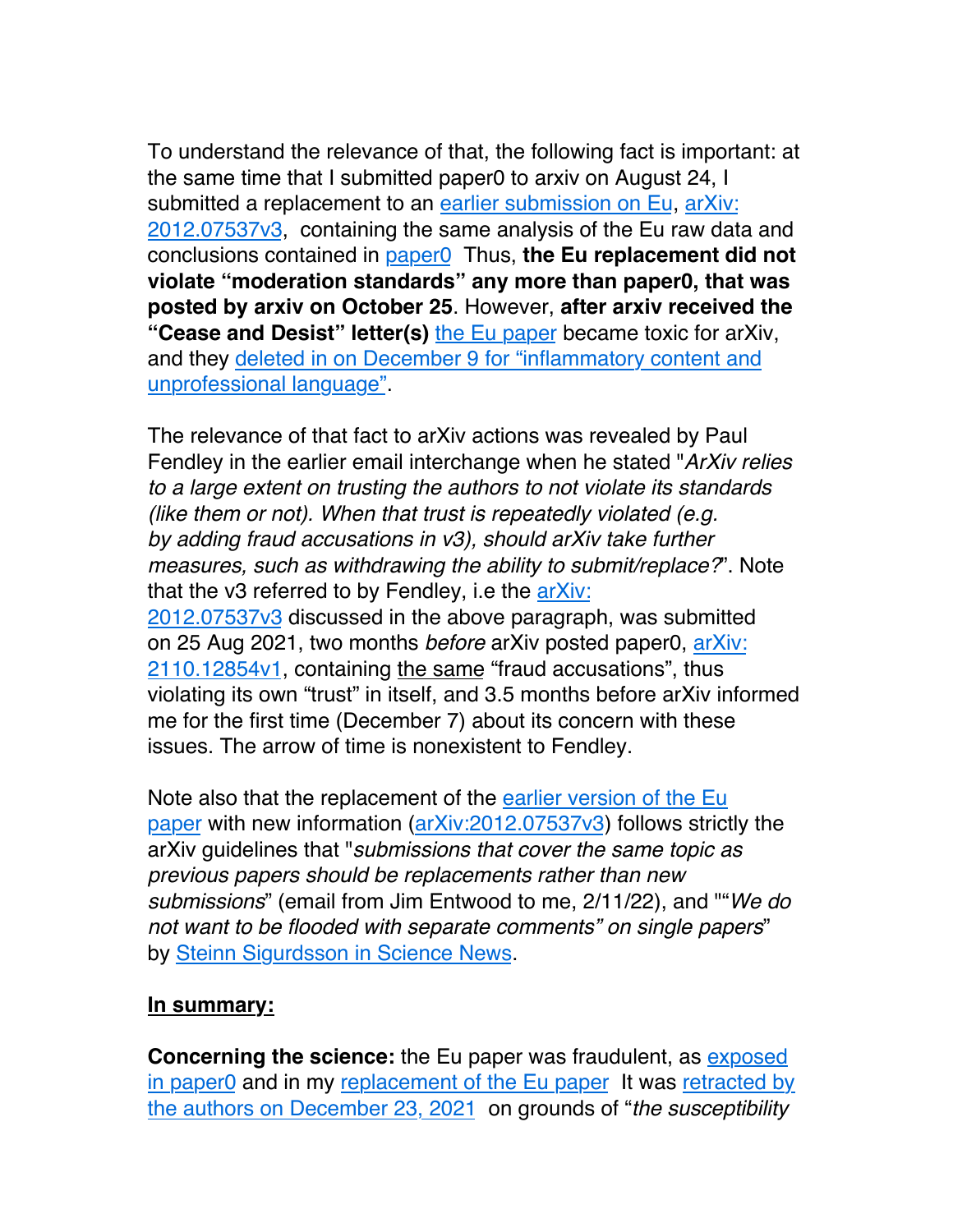*data presented in Fig. 2 were not accurately reported*". About the CSH paper, the analysis of the raw data for pressure 160 GPA contained in [arXiv:2201.07686v4](https://arxiv.org/abs/2201.07686v4), together with the description of "UDB\_1" contained in Dias and Salamat's [arXiv:2201.11883v1](https://arxiv.org/abs/2201.11883v1), are crystal-clear evidence of data alteration and manipulation for the 160 GPa data. ArXiv has blocked posting of my submissions analyzing the measurements at six other pressure values reported in [the Nature](https://www.nature.com/articles/s41586-020-2801-z)  [paper,](https://www.nature.com/articles/s41586-020-2801-z) namely [paper1](https://jorge.physics.ucsd.edu/abstracts/arxivsubmit1.pdf), [paper2](https://jorge.physics.ucsd.edu/abstracts/arxivsubmit2.pdf) and [paper3](https://jorge.physics.ucsd.edu/abstracts/arxivsubmit3.pdf), thus preventing the scientific community from evaluating the findings in that analysis, which is highly relevant to the question whether CSH is or is not a room temperature superconductor.

**Concerning the process:** arXiv is misleading the scientific community, acting for self- interest reasons it doesn't disclose and pretending that the reasons for its actions are different from what they really are. It blocks scientific discussion of evidence of scientific fraud when and only when it is threatened with lawsuits, thus preventing the scientific community from analyzing the information and reaching scientific conclusions. It misleadingly advertises that it offers a "process" to appeal moderation decisions, but the appeals are bound to fail when the decisions are made for hidden reasons. It imposes draconian suspension of submission and replacement privileges on me to cope with its own shortcomings, namely (i) its panic of legal challenges, even frivoulous ones, and (ii) its inability to moderate replacement submissions.

**Concerning a solution:** short of arXiv being run by more principled scientists, a possible solution is that arXiv is no longer run as a shoestring operation when faced with these situations. That it has access to sufficient funds to defend itself against lawsuits alleging that it posted something "defamatory" or "injurious" or whatever to somebody. I personally pledge to donate up to \$10,000 towards arXiv's legal defense of any lawsuit against arXiv on the basis that somebody says it posted something it should not have posted. I hope other donors would do likewise.

In closing I would like to express my disappointment that the only statement on record [regarding these issues from the American](https://www.science.org/content/article/preprint-server-removes-inflammatory-papers-superconductor-controversy)  [Physical Society](https://www.science.org/content/article/preprint-server-removes-inflammatory-papers-superconductor-controversy) so far is "*The culture of physics is one that is more*